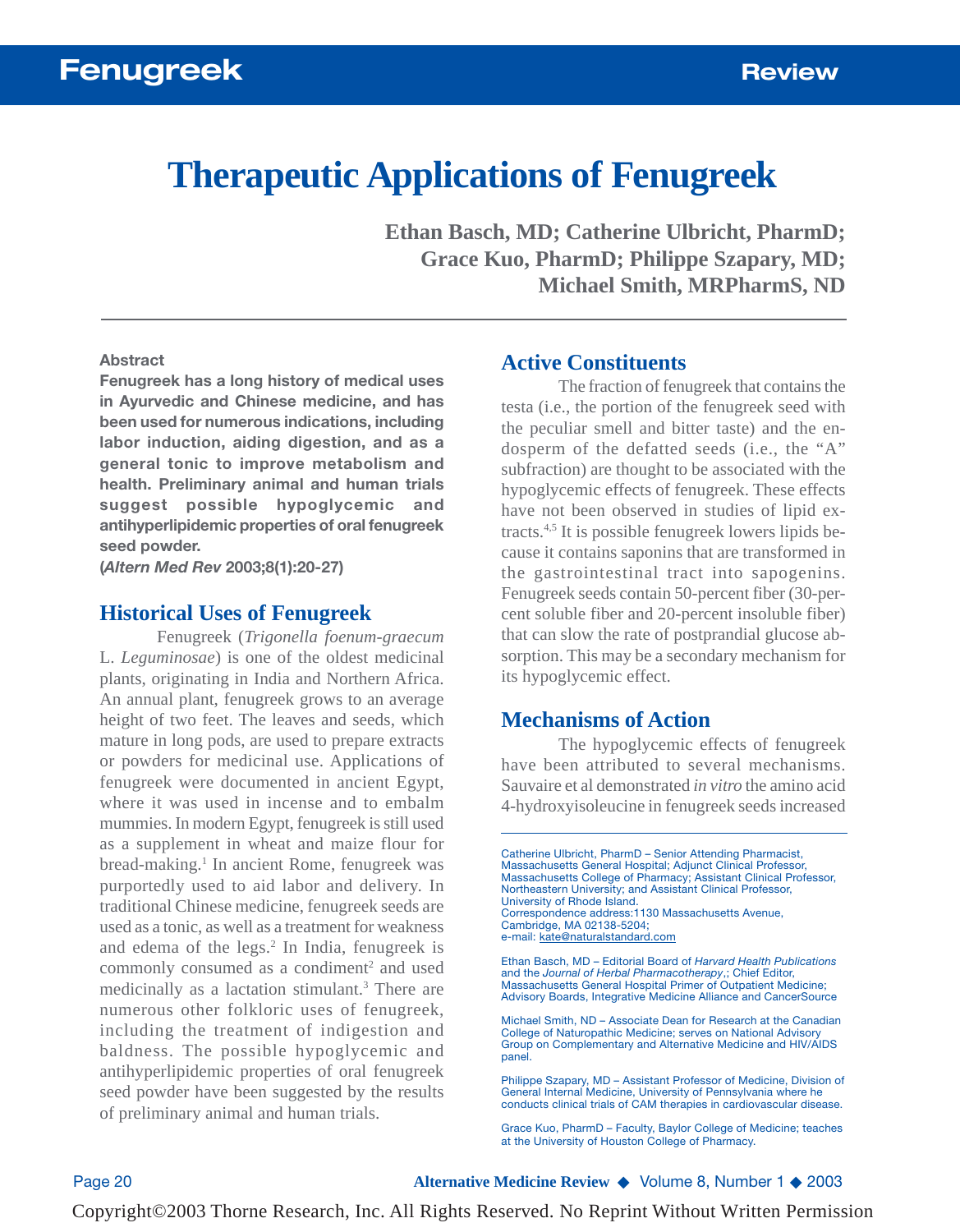glucose-induced insulin release in human and rat pancreatic islet cells.6 This amino acid appeared to act only on pancreatic beta cells, since the levels of somatostatin and glucagon were not altered. In human studies, fenugreek reduced the area under the plasma glucose curve and increased the number of insulin receptors, although the mechanism for this effect is unclear.<sup>7</sup> In humans, fenugreek seeds exert hypoglycemic effects by stimulating glucose-dependent insulin secretion from pancreatic beta cells, $\delta$  as well as by inhibiting the activities of alpha-amylase and sucrase,<sup>9</sup> two intestinal enzymes involved in carbohydrate metabolism.

Fenugreek seeds also lower serum triglycerides, total cholesterol (TC), and low-density lipoprotein cholesterol (LDL-C).10-14 These effects may be due to sapogenins, which increase biliary cholesterol excretion, in turn leading to lowered serum cholesterol levels.10,15-17 The lipid-lowering effect of fenugreek might also be attributed to its estrogenic constituent, indirectly increasing thyroid hormone  $T_4$ .

# **Fenugreek in the Treatment of Diabetes**

# *Type 2 Diabetes*

In animal and several small, human trials, fenugreek seeds have been found to lower fasting serum glucose levels, both acutely and chronically.

Gupta et al reported the results of a small randomized, controlled, double-blind trial to evaluate the effects of fenugreek seeds on glycemic control.18 Twenty-five patients with newly diagnosed type 2 diabetes received either 1 g daily of a hydroalcoholic extract of fenugreek seeds or "usual care" (dietary discretion and exercise). After two months, mean fasting blood glucose levels were reduced in both groups without significant differences between groups (148.3 mg/dL to 119.9 mg/dL in the fenugreek group versus 137.5 mg/dL to 113.0 mg/dL in the "usual care" group). There were no significant differences between groups in mean glucose tolerance test values at the study's end. The authors did note differences between groups in the area under the curve for

blood glucose and insulin levels. This study suggests that fenugreek seed extract and diet/exercise may be equally effective strategies for attaining glycemic control in type 2 diabetes. However, the trial may have been too small or brief to detect significant mean differences between groups. In addition, it is not clear if mean glucose values would have normalized without intervention, and design and methods were not well described, which limits the clinical relevance of these results.

Raghuram et al reported the results of a randomized, controlled, crossover trial of fenugreek seeds in 10 patients with type 2 diabetes.7 The doses of these patients' antidiabetic drug, glibenclamide, ranged from 2.5-7.5 mg per day; both medication dose and dietary intake were stabilized prior to the actual study periods. The patients were given either 25 g powdered fenugreek seeds in two equal doses with meals or meals without fenugreek supplementation for 15 days. The fenugreek powder was added to the experimental diet in the form of dietary fiber, resulting in higher fiber content in the experimental diet than in the control diet. Five diabetic patients were randomized to receive fenugreek during the first 15-day period; the other five received it during the second period. Subjects were then crossed over an additional 15 days with no washout period. In the fenugreek-treated patients, statistically significant mean improvements were reported for glucosetolerance test scores and serum-clearance rates of glucose (control group,  $153 \pm 11.92$  mg/mL/min; fenugreek group,  $136.4 \pm 6.36$  mg/mL/min). The absolute difference in glucose between the two groups was not mentioned. Larger studies with washout periods are needed to confirm these results.

Sharma and Raghuram conducted two randomized, controlled, crossover studies in patients with type 2 diabetes.<sup>19</sup> The doses of 15 patients' antidiabetic drug, glibenclamide/glipizide/ metformin, were reduced by 20 percent and both medication dose and dietary intake were stabilized for one week prior to the actual study periods. In the first study, subjects ate meals with or without 100 g of defatted fenugreek seed powder, divided into two equal doses, for 10 days. Patients were

**Alternative Medicine Review ◆ Volume 8, Number 1 ◆ 2003** Page 21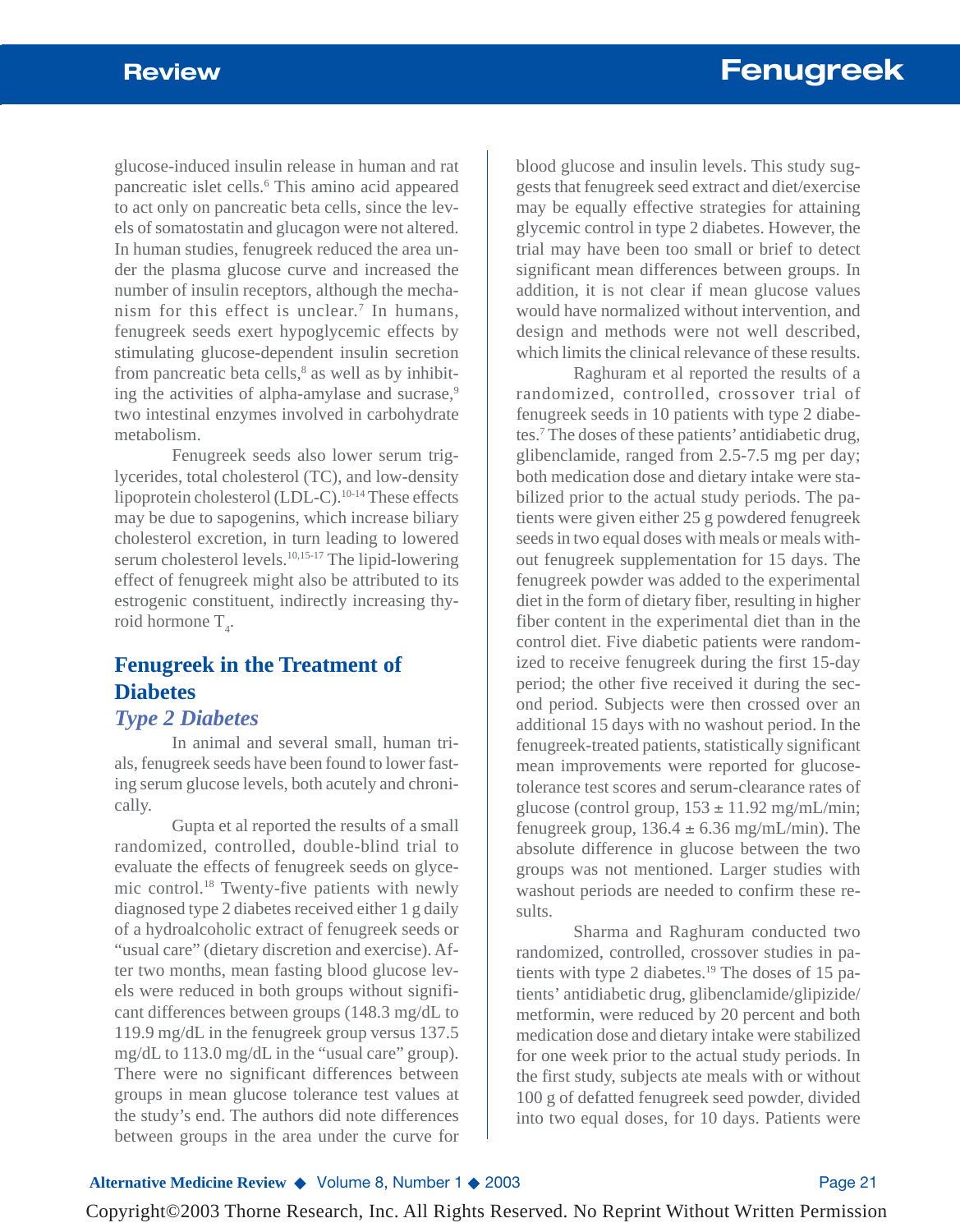| Comments                                                                        | and insulin resistance<br>glucose and GTT with<br>diet/exercise, without<br>differences between<br>groups. Altered AUC<br>fenugreek seeds or<br>Improved fasting<br>with fenugreek. | glucose utilization with<br>Improved peripheral<br>supplementation.<br>fenugreek seed | reported diabetic<br>Improvement in<br>symptoms. | most notable with raw<br>Improvement of acute<br>glycemic response,<br>fenugreek seed<br>powder. | Fasting blood glucose<br>improved; serum<br>levels and GGT<br>insulin levels<br>unchanged |
|---------------------------------------------------------------------------------|-------------------------------------------------------------------------------------------------------------------------------------------------------------------------------------|---------------------------------------------------------------------------------------|--------------------------------------------------|--------------------------------------------------------------------------------------------------|-------------------------------------------------------------------------------------------|
| Number of<br>Needed to<br><b>Outcome</b><br><b>Patients</b><br>Treat for<br>One | $\leq$                                                                                                                                                                              | ₹                                                                                     | $\leq$                                           | ₹                                                                                                | $\leq$                                                                                    |
| Reduction<br><b>Absolute</b><br>Risk                                            | $\leq$                                                                                                                                                                              | ₹                                                                                     | $\leq$                                           | ₹                                                                                                | ₹                                                                                         |
| (how strong<br>Magnitude<br>of Benefit<br>effect?)<br>is the                    | None                                                                                                                                                                                | Large                                                                                 | Small                                            | Medium                                                                                           | Large                                                                                     |
| 5=excellent<br>$0 - 2 = 100$<br>$3 - 4 = 9000$<br>Quality of<br><b>Study</b>    | 3                                                                                                                                                                                   | $\top$                                                                                | $\overline{\phantom{0}}$                         | $\overline{\phantom{0}}$                                                                         | $\overline{\mathbf{v}}$                                                                   |
| Statistically<br>Significant<br>Results?                                        | Yes                                                                                                                                                                                 | Yes                                                                                   | Yes                                              | Yes                                                                                              | Yes                                                                                       |
| $\geq$                                                                          | 25                                                                                                                                                                                  | $\supseteq$                                                                           | $\frac{5}{1}$                                    | $\frac{1}{2}$                                                                                    | $\overline{a}$                                                                            |
| Author, Year                                                                    | Gupta, 2001                                                                                                                                                                         | Raghuram,<br>1994                                                                     | Sharma,<br>1990                                  | Neeraja,<br>1996                                                                                 | Sharma,<br>1990                                                                           |
| <b>Study Type</b><br>Evidence/                                                  | Randomized,<br>controlled,<br>double-blind<br>study                                                                                                                                 | crossover study<br>Randomized,                                                        | Randomized,<br>crossover study                   | Case series with<br>matched<br>controls                                                          | Randomized,<br>crossover study                                                            |
| <b>Treated</b> (Primary<br>or Secondary<br>Condition<br>Outcome)                | Type 2 diabetes,<br>hyperlipidemia                                                                                                                                                  | Type 2 diabetes                                                                       | Type 2 diabetes                                  | Type 2 diabetes                                                                                  | Type 1 diabetes,<br>hyperlipidemia                                                        |

then crossed over an additional 10 days. Seven of the 15 patients received the fenugreek diet first; there was no washout period.

The second study had a similar study design, except the duration of the study was 20 days and the total subject number was five (three patients received the fenugreek diet first).<sup>19</sup>

*Table 1. Summary of Fenugreek Studies for Diabetes*

Table 1. Summary of Fenugreek Studies for Diabetes

Page 22 **Alternative Medicine Review** ◆ Volume 8, Number 1 ◆ 2003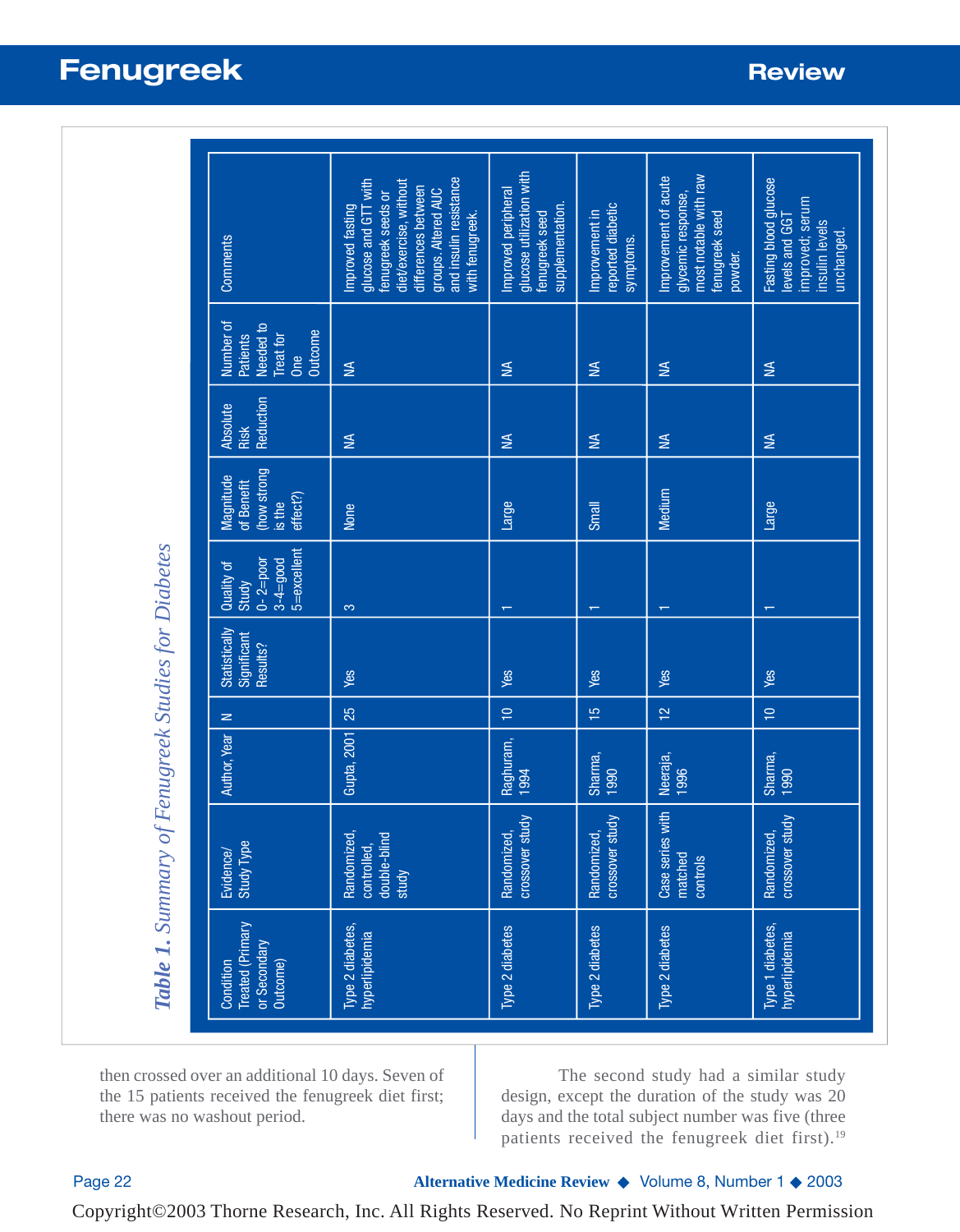# *Table 2. Jadad Score Explanation*

| <b>Item</b>                                                                                                                                                                                                         | Score* |  |
|---------------------------------------------------------------------------------------------------------------------------------------------------------------------------------------------------------------------|--------|--|
| Was the study described as randomized (this includes words such as randomly, random, and randomization)?                                                                                                            |        |  |
| Was the method used to generate the sequence of randomization described and appropriate (table of random<br>numbers, computer-generated, etc)?                                                                      |        |  |
| Was the study described as double blind?                                                                                                                                                                            | 0/1    |  |
| Was the method of double blinding described and appropriate (identical placebo, active placebo, dummy, etc)?                                                                                                        |        |  |
| Was there a description of withdrawals and dropouts?                                                                                                                                                                |        |  |
| Deduct one point if the method used to generate the sequence of randomization was described and it was<br>inappropriate (patients were allocated alternately, or according to date of birth, hospital number, etc). |        |  |
| Deduct one point if the study was described as double blind but the method of blinding was inappropriate (e.g.,<br>comparison of tablet vs. injection with no double dummy).                                        |        |  |

Significant mean improvements in fasting bloodglucose levels and glucose-tolerance test results were described in the fenugreek-treated patients. The reduction in fasting blood glucose ranged from  $179 \pm 24$  mg/dL to  $137 \pm 20.2$  mg/dL ( $p < 0.05$ ) in the first study and from  $157 \pm 22.2$  mg/dL to 116  $\pm$  17.1 mg/dL ( $p$ <0.05) in the second study. The 24-hour urinary glucose excretion in both studies was statistically significant. The fenugreek-treated patient group also reported subjective improvements in polydipsia and polyuria.

Neeraja and Rajyalakshmi presented a poorly designed, complex case series including six men with type 2 diabetes and six without diabetes.20 The cases suggest fenugreek reduced postprandial hyperglycemia primarily in subjects with diabetes, but less so in subjects without diabetes. This effect might be more pronounced if raw seeds rather than boiled seeds had been used.

Results from several additional case series21-24 also suggest fenugreek seeds may improve glycemic control in type 2 diabetes. As with all case series, however, the lack of controls increases the possibility the results obtained were due to confounding from other interventions. Although the results of some of these case series are promising, the conclusions drawn from them are preliminary. The studies conducted to date have been methodologically weak, lacking adequate descriptions of blinding, randomization, baseline patient characteristics, statistical analysis, and standardization data for the therapy used. Demonstrating the efficacy of fenugreek has also been confounded by inconsistencies in the preparations, dosing regimens, and outcome measures used in the trials. Moreover, none of the investigations have been conducted over the long term. Additional study of fenugreek is warranted in this area before firm conclusions can be drawn.

# **Alternative Medicine Review** ◆ Volume 8, Number 1 ◆ 2003 Page 23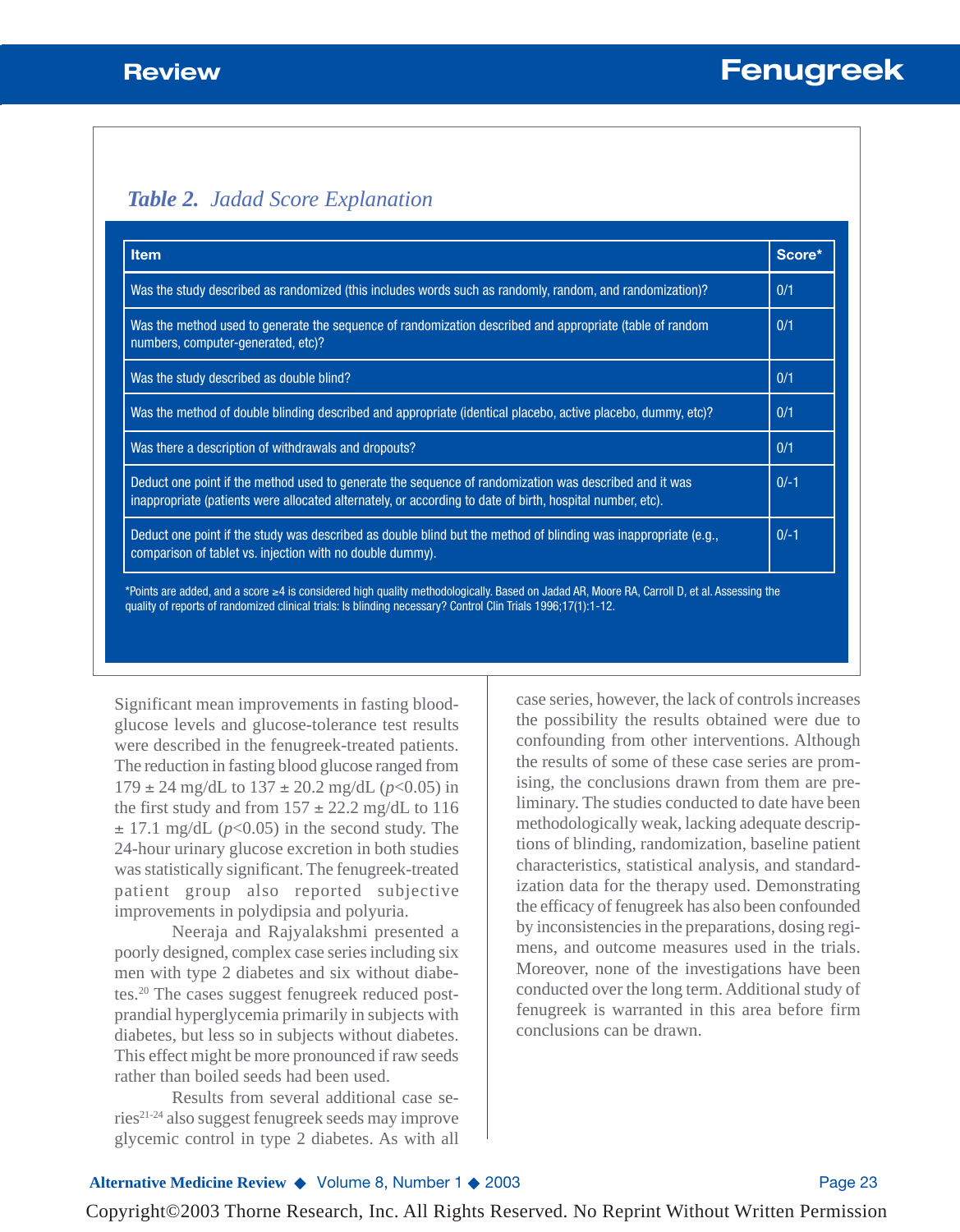# *Type 1 Diabetes*

Sharma et al conducted a randomized, controlled, crossover trial in 10 patients with type 1 diabetes.25 Over a 10-day period, the subjects were served meals that contained 100 g fenugreek seed powder in two divided doses each day (lunch and dinner) or meals without fenugreek. At the study's end, significant improvement was noted in the fenugreek group in several parameters, including a 54-percent reduction in 24-hour urine glucose levels and mean reductions in glucosetolerance test values and fasting serum-glucose levels (from  $15.1 \pm 2.4$  mMol/L to  $10.9 \pm 2.75$ mMol/L; *p*<0.01). Although these data are intriguing, they cannot be considered definitive. This study suggests fenugreek may aid with insulin secretion, as suggested by animal studies, since typically these patients have little or no endogenous insulin production. More studies in people with type 1 diabetes are warranted.

Table 1 summarizes the fenugreek studies for diabetes, while Table 2 describes the scoring procedure for these studies.

# **Effects on Lipid Lowering**

In the Sharma et al trial on type 1 diabetes cited above, $25$  small but statistically significant reductions were noted in TC (approximately 1.3 mMol/L; *p*<0.001) and in LDL-C levels (approximately 1.0 mMol/L;  $p<0.01$ ), but the level of highdensity lipoprotein cholesterol (HDL-C) remained unchanged. Without an adequate description of blinding and randomization, the results of this study can only be considered preliminary.

Several case series have also found hypocholesterolemic effects associated with oral fenugreek. Sharma et al investigated 15 nonobese, asymptomatic, hyperlipidemic adults.26 After the subjects had ingested 100 g defatted fenugreek powder per day for three weeks, their triglyceride (TG) and LDL-C levels were lower than baseline values. Slight decreases in HDL levels were also noted.

In a later study, normalization of lipid profiles was observed in 60 patients with type 2 diabetes whose diets were supplemented with 25 g powdered fenugreek seeds per day for 24

weeks.27,28 While mean TC, LDL-C, and TG levels decreased by 14-16 percent during the study period, mean HDL-C levels increased by 10 percent. Similarly, Sowmya and Rajyalakshmi observed significant reductions in TC and LDL-C levels in 20 adults with hypercholesterolemia who received 12.5-18.0 g powdered, germinated fenugreek seeds for one month, although no changes in HDL-C, very-low-density lipoprotein (VLDL), or TG levels were observed.<sup>29</sup>

In another study, Sharma also reported a decrease in total cholesterol levels in five diabetic patients treated with fenugreek seed powder (25 g orally per day) for 21 days.30 Bordia et al studied the effects of fenugreek seed powder (2.5 g administered twice daily for three months) in a subgroup of 40 subjects.<sup>22</sup> In the subjects who had coronary artery disease and type 2 diabetes, significant decreases in the TC and TG levels were observed, with no change in HDL-C level. The methodology for this study was not clearly documented.

Most available studies are case series lacking proper controls, randomization, or blinding. Further, double-blind research is warranted.

### **Safety/Adverse Effects**

A review of the literature on fenugreek reveals no reports of clinically significant harmful adverse effects. Although fenugreek has traditionally been considered safe and well tolerated, some side effects have been associated with its use. Caution in using fenugreek is warranted in patients known to be allergic to it or who are allergic to chickpeas because of possible cross-reactivity.3 Fenugreek contained in curry powder was found to be an allergen in a patient who reported severe bronchospasm, wheezing, and diarrhea.31

Other reported side effects include transient diarrhea and flatulence,<sup>23,27,30</sup> and dizziness.<sup>32</sup> Hypoglycemia is an expected effect; therefore, care should be taken to monitor blood glucose levels when beginning supplementation.19,21-25,32-34 Decreased body weight has also been reported and attributed to decreases in  $T_3$ .<sup>35</sup> Because fenugreek preparations can contain coumarin derivatives,

Page 24 **Alternative Medicine Review** ◆ Volume 8, Number 1 ◆ 2003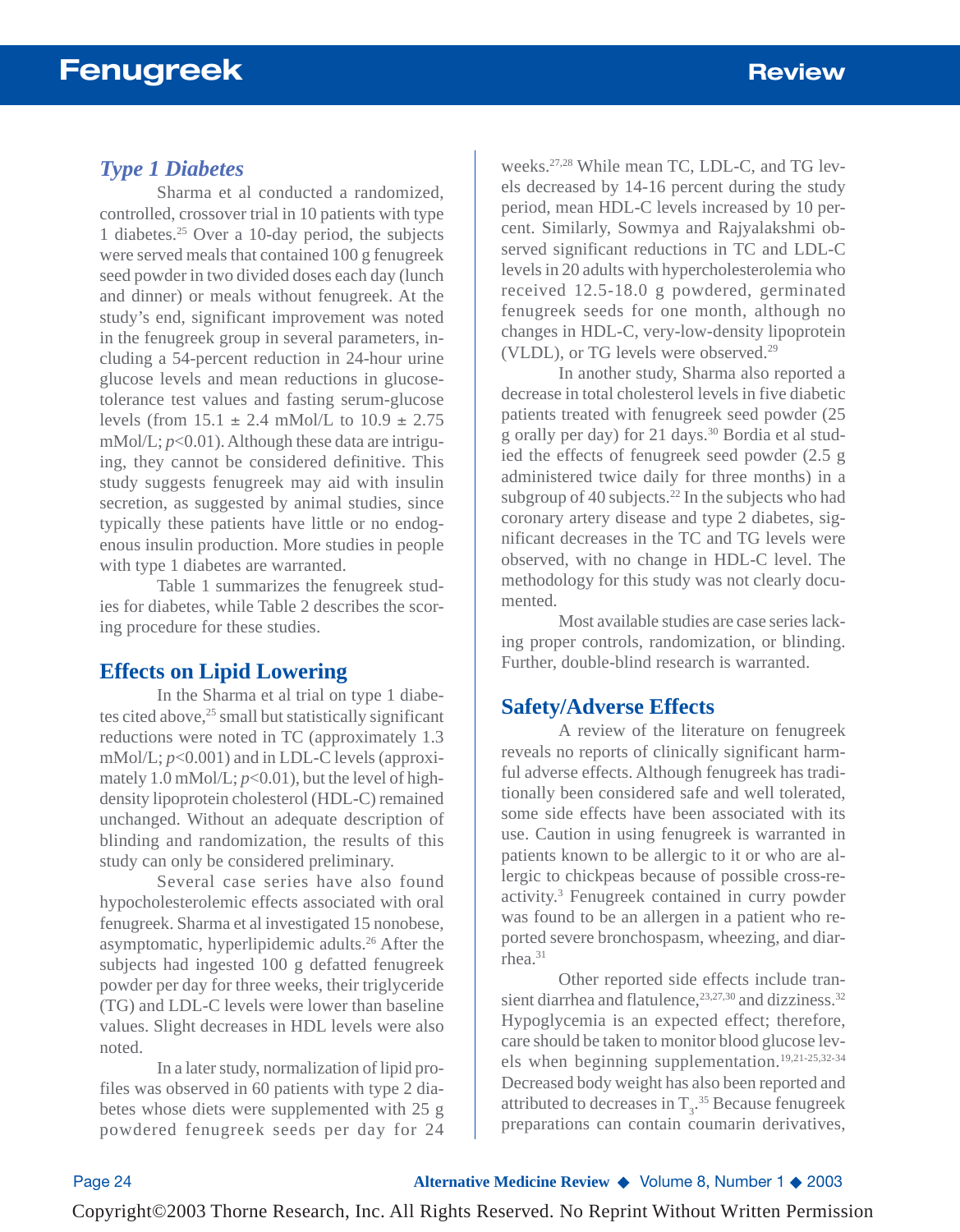there is a theoretical risk prothrombin time (PT) or the international normalized ratio (INR) might be increased, which, in turn, increases the risk of bleeding.36 Fenugreek should not be used during pregnancy because of its potential uterine stimulating properties observed in early animal studies.37

## **Potential Drug Interactions**

Products rich in fiber (such as fenugreek fiber) can interfere with the absorption of oral medications because its fiber is mucilaginous and has high viscosity in the gut. Prescription medications, therefore, should be taken separately from fenugreek-containing products. Because concomitant use of fenugreek with other hypoglycemic agents might lower serum glucose levels more than expected, the level should be monitored closely.19,21-25,32,33 An aqueous extract of fenugreek reduced potassium levels in a small group of healthy subjects 14 percent.<sup>15</sup> Consequently, fenugreek may precipitate hypokalemia when used in combination with some diuretics, laxatives, mineralocorticoids, or other hypokalemic agents.<sup>32</sup> Fenugreek is also purported to contain an estrogenic constituent. Decreases in the serum level of  $T_3$  and in the  $T_3/T_4$  ratio, as well as an increase in the serum level of  $T_{4}$ , have been observed in mice and rats given fenugreek.35

### **Toxicology**

Toxicological evaluation of 60 diabetic patients who took powdered fenugreek seeds at a dose of 25 g per day for 24 weeks disclosed no clinical hepatic or renal toxicity and no hematological abnormalities.<sup>27</sup> In an animal study, the acute oral  $LD_{50}$  was found to be >5 g/kg in rats, and the acute dermal  $LD_{50}$  was found to be  $>2$  g/ kg in rabbits.38 In another animal study, fenugreek powder failed to induce any signs of toxicity or mortality in mice and rats who received acute and subchronic regimens.<sup>39</sup> Moreover, there were no significant hematological, hepatic, or histopathological changes in weanling rats fed fenugreek seeds for 90 days.<sup>40</sup>

#### **Dosage**

Defatted powdered fenugreek seeds (100 g), divided in two equal doses, $25$  have been used to treat type 1 diabetes. Fenugreek seed powder in capsule form (2.5 g twice daily for three months) $^{22}$  and in seed powder (25 g divided into two equal doses)<sup>7,27,28</sup> have been used to treat type 2 diabetes. Fenugreek has also been used to treated hyperlipidemia, both as seed powder in capsule form  $(2.5$  g twice daily for three months)<sup>22</sup> and as defatted powdered seeds (100 g divided in two equal doses).25 Commercially, fenugreek is available in seed powder capsules, teas, and pulverized seeds that can be mixed in water.

# **Conclusions and Future Direction**

The incidence of type 2 diabetes is increasing dramatically worldwide, resulting in large measure from the increasing prevalence of obesity.<sup>41</sup> In addition, research is uncovering the importance of the "pre-diabetic" state or metabolic syndrome, when insulin resistance gives rise to impairment of glucose metabolism.<sup>41,42</sup> Unfortunately, patients who have metabolic syndrome or diabetes are at greatly increased risk of cardiovascular morbidity and mortality.42,43 Thus, dietary supplements that can modulate glucose homeostasis and potentially improve lipid parameters would be desirable. This is especially true for diabetes prevention in patients with metabolic syndrome. These patients already manifest abnormalities of glucose handling and could benefit from a low-risk, inexpensive, food-based intervention aimed at normalizing their metabolic milieu. Fenugreek is a dietary supplement that may hold promise in this regard. The data generated to date are sparse but will hopefully lead to the development of well-designed, adequately powered, randomized, clinical trials evaluating the effect of fenugreek seed powder on measures of insulin resistance, insulin secretion, and cholesterol metabolism.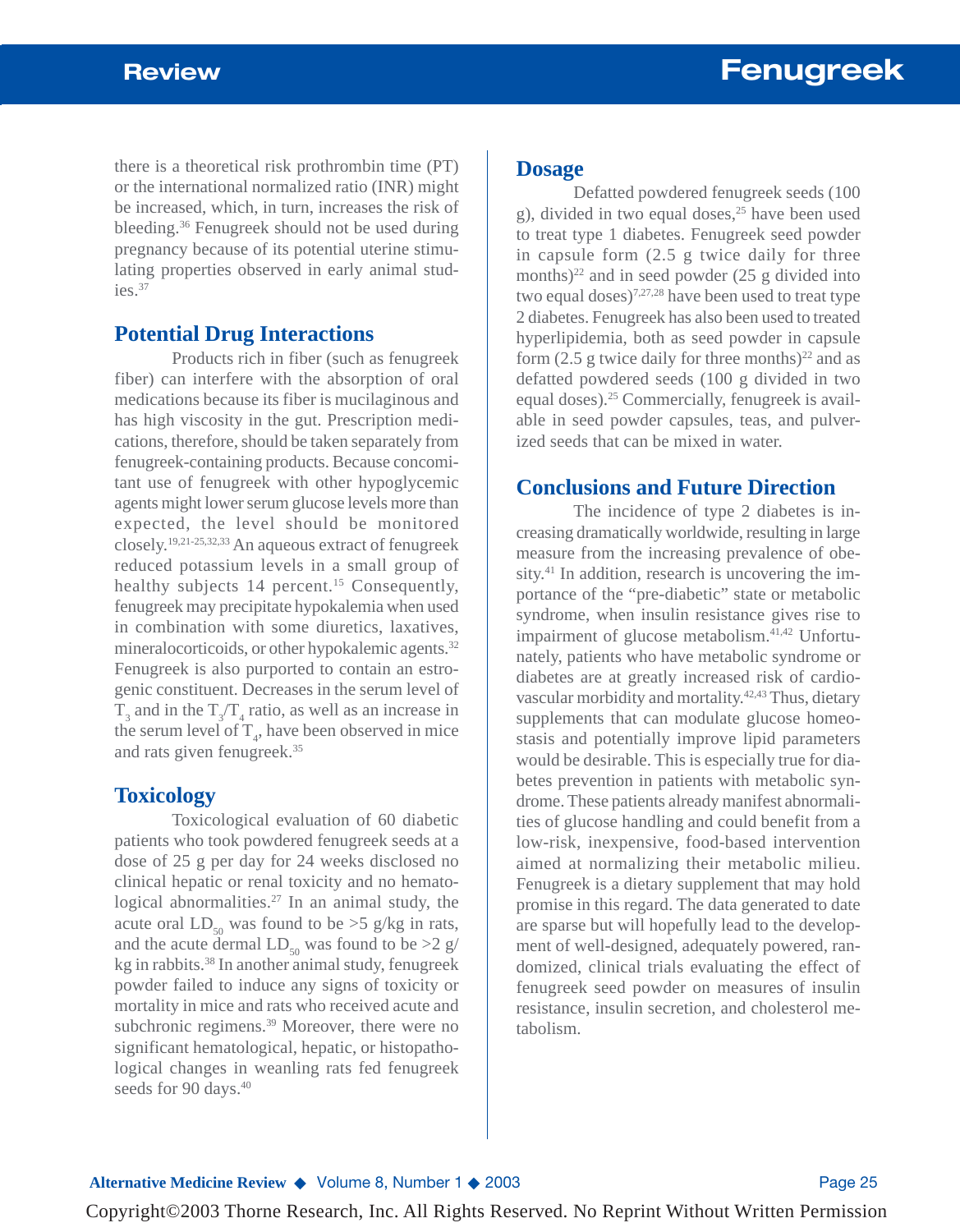# **References**

- 1. Morcos SR, Elhawary Z, Gabrial GN. Proteinrich food mixtures for feeding the young in Egypt. 1. Formulation. *Z Ernahrungswiss* 1981;20:275-282.
- 2. Yoshikawa M, Murakami T, Komatsu H, et al. Medicinal foodstuffs. IV. Fenugreek seed. (1): structures of trigoneosides Ia, Ib, IIa, IIb, IIIa, and IIIb, new furostanol saponins from the seeds of Indian *Trigonella foenum-graecum* L. *Chem Pharm Bull* (Tokyo) 1997;45:81-87.
- 3. Patil SP, Niphadkar PV, Bapat MM. Allergy to fenugreek (*Trigonella foenum graecum*). *Ann Allergy Asthma Immunol* 1997;78:297-300.
- 4. Ribes G, Sauvaire Y, Baccou JC, et al. Effects of fenugreek seeds on endocrine pancreatic secretions in dogs. *Ann Nutr Metab* 1984;28:37-43.
- 5. Ribes G, Sauvaire Y, Da Costa C, et al. Antidiabetic effects of subfractions from fenugreek seeds in diabetic dogs. *Proc Soc Exp Biol Med* 1986;182:159-166.
- 6. Sauvaire Y, Petit P, Broca C, et al. 4- Hydroxyisoleucine: a novel amino acid potentiator of insulin secretion. *Diabetes* 1998;47:206-210.
- 7. Raghuram TC, Sharma RD, Sivakumar B, et al. Effect of fenugreek seeds on intravenous glucose disposition in non-insulin dependent diabetic patients. *Phytother Res* 1994;8:83-86.
- 8. Ajabnoor MA, Tilmisany AK. Effect of *Trigonella foenum graceum* on blood glucose levels in normal and alloxan-diabetic mice. *J Ethnopharmacol* 1988;22:45-49.
- 9. Amin R, Abdul-Ghani AS, Suleiman MS. Effect of *Trigonella feonum graecum* on intestinal absorption. Proc. of the 47th Annual Meeting of the American Diabetes Association (Indianapolis U.S.A.). *Diabetes* 1987;36:211a.
- 10. Stark A, Madar Z. The effect of an ethanol extract derived from fenugreek (*Trigonella foenum-graecum*) on bile acid absorption and cholesterol levels in rats. *Br J Nutr* 1993;69:277-287.
- 11. Petit P, Sauvaire Y, Ponsin G, et al. Effects of a fenugreek seed extract on feeding behaviour in the rat: metabolic-endocrine correlates. *Pharmacol Biochem Behav* 1993;45:369-374.
- 12. Al-Habori M, Al-Aghbari AM, Al-Mamary M. Effects of fenugreek seeds and its extracts on plasma lipid profile: a study on rabbits. *Phytother Res* 1998;12:572-575.
- 13. Al-Habori M, Raman A. Antidiabetic and hypocholesterolaemic effects of fenugreek. *Phytother Res* 1998;12:233-242.
- 14. Valette G, Sauvaire Y, Baccou JC, Ribes G. Hypocholesterolaemic effect of fenugreek seeds in dogs. *Atherosclerosis* 1984;50:105- 111.
- 15. Sauvaire Y, Ribes G, Baccou JC, et al. Implication of steroid saponins and sapogenins in the hypocholesterolemic effect of fenugreek. *Lipids* 1991;26:191-197.
- 16. Varshney IP, Sharma SC. Saponins and sapogenins: part XXXII. Studies on *Trigonella foenum-graecum* Linn. seeds. *J Indian Chem Soc* 1966;43:564-567.
- 17. Sidhu GS, Oakenfull DG. A mechanism for the hypocholesterolaemic activity of saponins. *Br J Nutr* 1986;55:643-649.
- 18. Gupta A, Gupta R, Lal B. Effect of *Trigonella foenum-graecum* (fenugreek) seeds on glycaemic control and insulin resistance in type 2 diabetes mellitus: a double blind placebo controlled study. *J Assoc Physicians India* 2001;49:1057-1061.
- 19. Sharma RD, Raghuram TC. Hypoglycaemic effect of fenugreek seeds in non-insulin dependent diabetic subjects. *Nutr Res* 1990;10:731-739.
- 20. Neeraja A, Rajyalakshmi P. Hypoglycemic effect of processed fenugreek seeds in humans. *J Food Sci Technol* 1996;33:427-430.
- 21. Madar Z, Abel R, Samish S, Arad J. Glucoselowering effect of fenugreek in non-insulin dependent diabetics. *Eur J Clin Nutr* 1988;42:51-54.
- 22. Bordia A, Verma SK, Srivastava KC. Effect of ginger (*Zingiber officinale* Rosc.) and fenugreek (*Trigonella foenumgraecum* L.) on blood lipids, blood sugar and platelet aggregation in patients with coronary artery disease. *Prostaglandins Leukot Essent Fatty Acids* 1997;56:379-384.
- 23. Sharma RD. Effect of fenugreek seeds and leaves on blood glucose and serum insulin responses in human subjects. *Nutr Res* 1986;6:1353-1364.
- 24. Sharma RD, Sarkar A, Hazra DK, et al. Use of fenugreek seed powder in the management of non-insulin dependent diabetes mellitus. *Nutr Res* 1996;16:1331-1339.